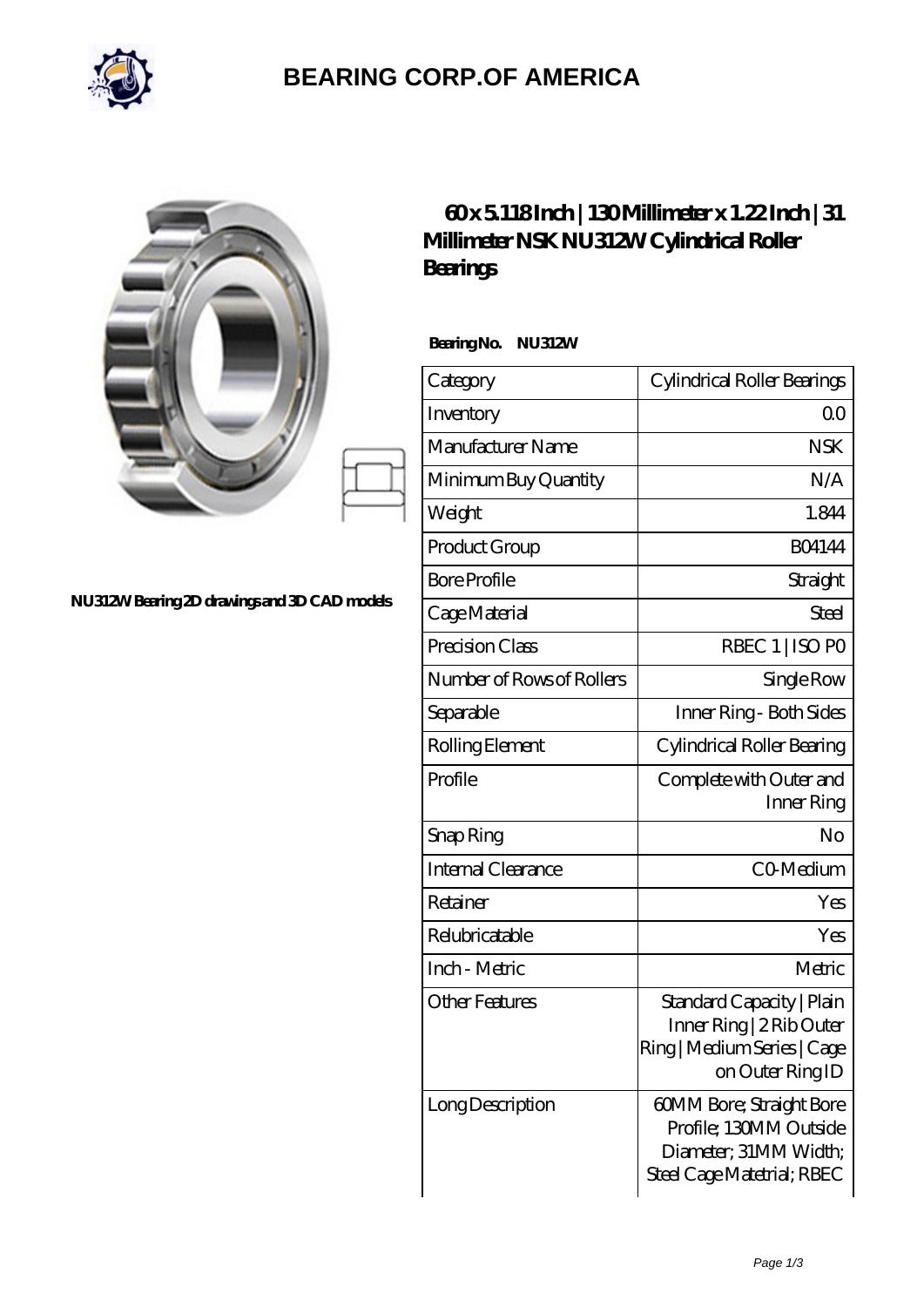

## **[BEARING CORP.OF AMERICA](https://bluemondayreview.com)**

|                          | 1   ISO PO, Single Row,<br>Inner Ring - Both Sides |
|--------------------------|----------------------------------------------------|
|                          | Separable; No Snap Ring                            |
|                          | Relubricatable; CO-Medium                          |
|                          | Inte                                               |
| Category                 | Cylindrical Roller Bearing                         |
| <b>UNSPSC</b>            | 31171547                                           |
| Harmonized Tariff Code   | 8482500000                                         |
| Noun                     | Bearing                                            |
| Manufacturer URL         | http://www.nskamericas.co                          |
|                          | m                                                  |
| Manufacturer Item Number | <b>NU312W</b>                                      |
| Weight/LBS               | 399                                                |
| d                        | 2362Inch   60Millimeter                            |
| B                        | 1.22 Inch   31 Millimeter                          |
| D                        | 5.118Inch   130Millimeter                          |
| hidYobi                  | <b>NU312W</b>                                      |
| LangID                   | 1                                                  |
| $D_{-}$                  | 130                                                |
| $\overline{C}$           | 124                                                |
| B                        | 31                                                 |
| hidTable                 | ecat_NSCLDR                                        |
| Oil rpm                  | 4500                                               |
| rb                       | $\mathbf{z}$                                       |
| mass                     | 1.82                                               |
| GRS rpm                  | 3800                                               |
| ra                       | $\overline{c}$                                     |
| db max                   | 75                                                 |
| TSR rpm                  | 6000                                               |
| CO                       | 126                                                |
| DE                       | 113                                                |
| Prod_Type3               | CRB_SR_NU                                          |
| $\mathbf d$              | $\infty$                                           |
| da                       | 71                                                 |
|                          |                                                    |